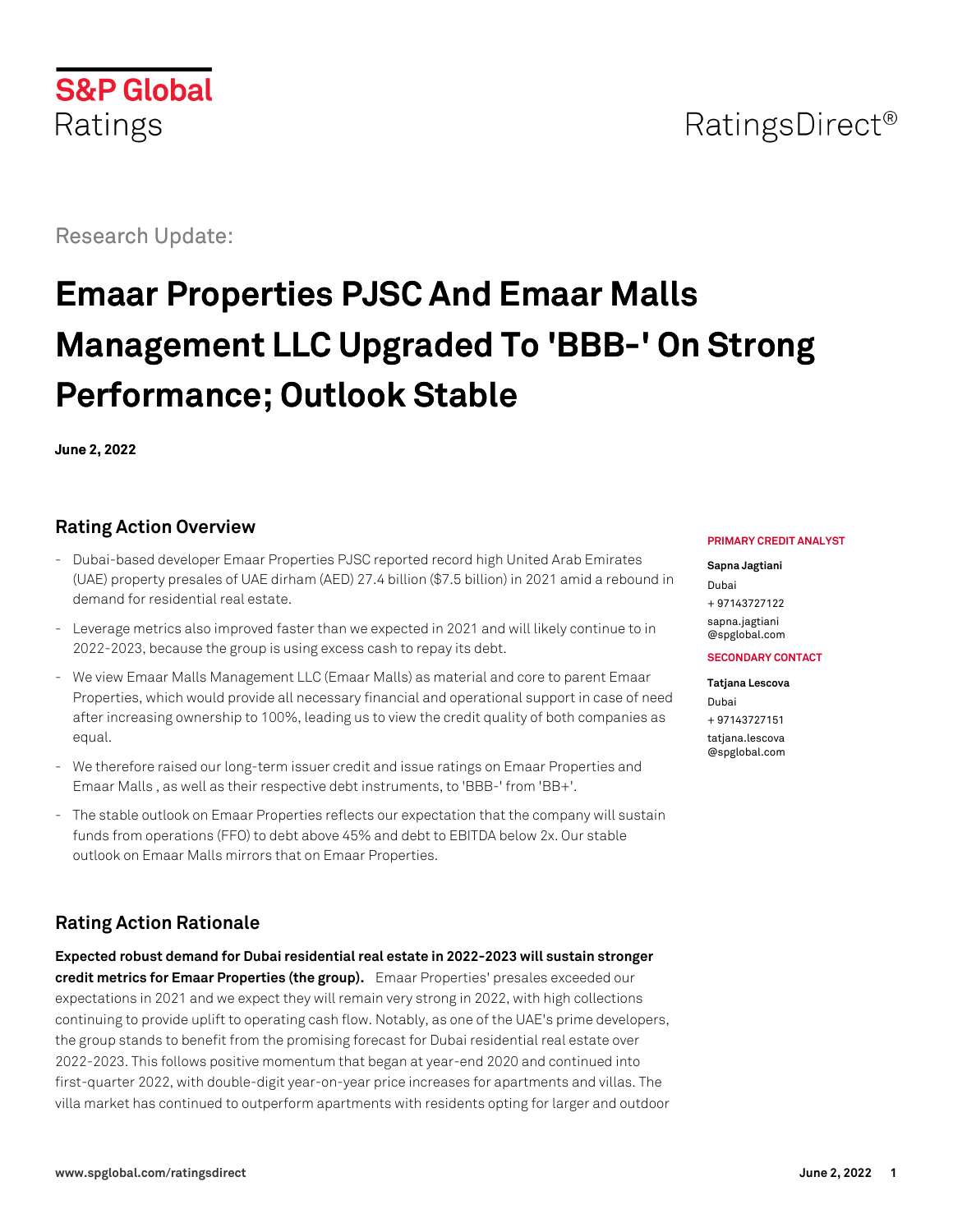spaces during the pandemic. In addition, Dubai remains an attractive safe haven for visitors and residents. We expect continued population growth of about 2% per year in the medium term supported by various government measures intended to simplify visa processes and corporate ownership rules for expats, as well as liberalization of social laws. We don't anticipate the introduction of corporate tax (cash impact for corporates from 2024) will deter international businesses given the expected low rate. In combination, 2.0%-2.5% GDP growth per year, high oil prices, population growth, and still attractive real estate prices compared with other international cities should sustain positive market momentum.

**Emaar Properties' AED28.6 billion revenue backlog for the UAE (up 16% year-on-year) and AED17.4 billion for international operations (up 46%) provide visibility on property development revenue in the next two-to-three years.** The group's consolidated revenue soared 43% in 2021 to AED28.3 billion, with notable improvements across all business segments. UAE development operations accounted for the bulk of the increase (about 70%) and further benefitted from a 37% rise in value per unit sold, with the group able to sell at higher prices. We therefore think that Emaar Properties' profitability may rise slightly in 2022-2023 after a strong 2021, despite higher raw material prices and general cost inflation, helped by advantageous construction outsourcing terms that are fixed and don't allow for pass though of higher costs. With a pipeline of close to 25,000 new units under development in the UAE (including joint ventures and joint development agreements), and more than 8,000 units per year scheduled for handover in 2022-2023, we expect the group's UAE development business to report AED10 billion–AED11 billion of average annual revenue. In our view, the bulk of this will be recorded on the back of new sales, as inventories reduced over 2020-2021 due to limited new launches. Emaar Properties' international operations also reported a 30% revenue increase in 2021 led by Egypt, India, and Turkey. However, profits were hit by development property write-downs in India and other countries. We expect international revenue growth to continue at double-digit rates and account for 20%-30% of the group's consolidated revenue over the next two-to-three years.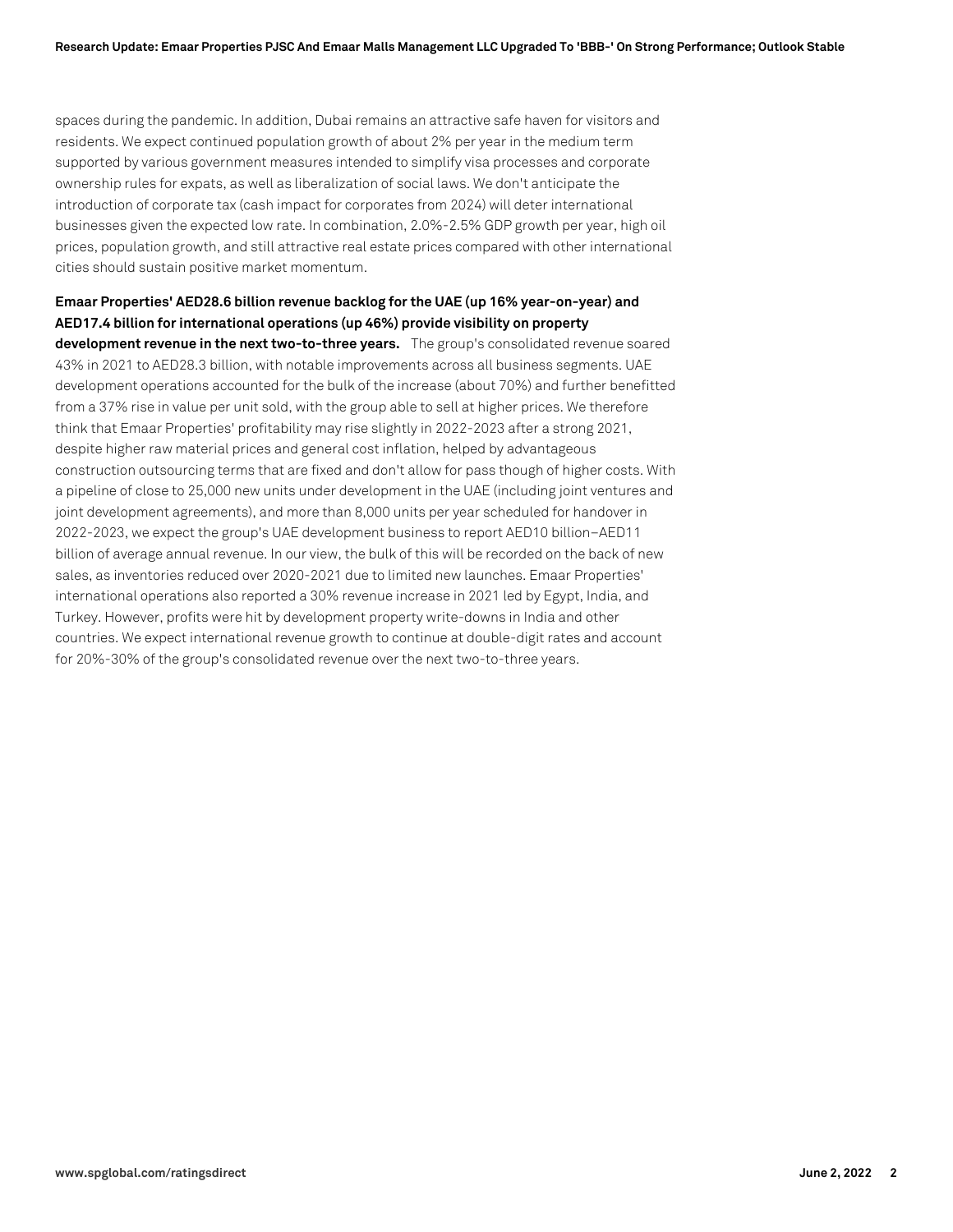Chart 1



#### **Emaar Properties PJSC's Development Operations UAE** and international

AED--UAE dirham. Source: S&P Global Ratings Copyright © 2022 by Standard & Poor's Financial Services LLC. All rights reserved.

**Healthy retail sales supported a rental rate recovery to close to pre-COVID-19 levels for subsidiary Emaar Malls and a 57% revenue rebound (excluding Namshi).** The retail sector has emerged from the contraction in 2020, with tenant sales exceeding 2019 levels and particularly strong demand for luxury products in 2021. This supported growth in rental rates broadly in line with pre-COVID-19 levels. Combined with cost efficiencies implemented during the pandemic, these factors resulted in a reported margin of 76% at Emaar Malls, close to historical levels. The expanding contribution from e-commerce arm Namshi (AED1.6 billion in revenue), was still dilutive for Emaar Mall's consolidated margin since it posted negative EBITDA of AED73 million. We expect Namshi to expand faster than mall activities going forward (at about 5%-10% per year), and therefore remain margin dilutive, with overall consolidated EBITDA margin expected at about 50% in 2022-2023. We believe that Emaar Malls' asset quality will continue to attract tenants (93% occupancy at March 31, 2022) and alleviate pressure on rental rates that we expect due to continued new supply. Emaar Properties itself delivered Dubai Hills Mall in February 2022, which has a gross leasable area of about 2 million square foot (sqf) compared with its biggest mall Dubai Mall's 3.8 million sqf. We expect that with limited capital expenditure (capex) of about AED120 million-AED150 million per year, Emaar Malls will generate about AED2.2 billion–AED 2.4 billion in free operating cash flow (FOCF) annually. In our view, this will be upstreamed to the parent, which now controls 100% of the company following the delisting at year-end 2021. We also forecast a stable adjusted debt to EBITDA ratio for Emaar Malls of 1.4x in the next two years.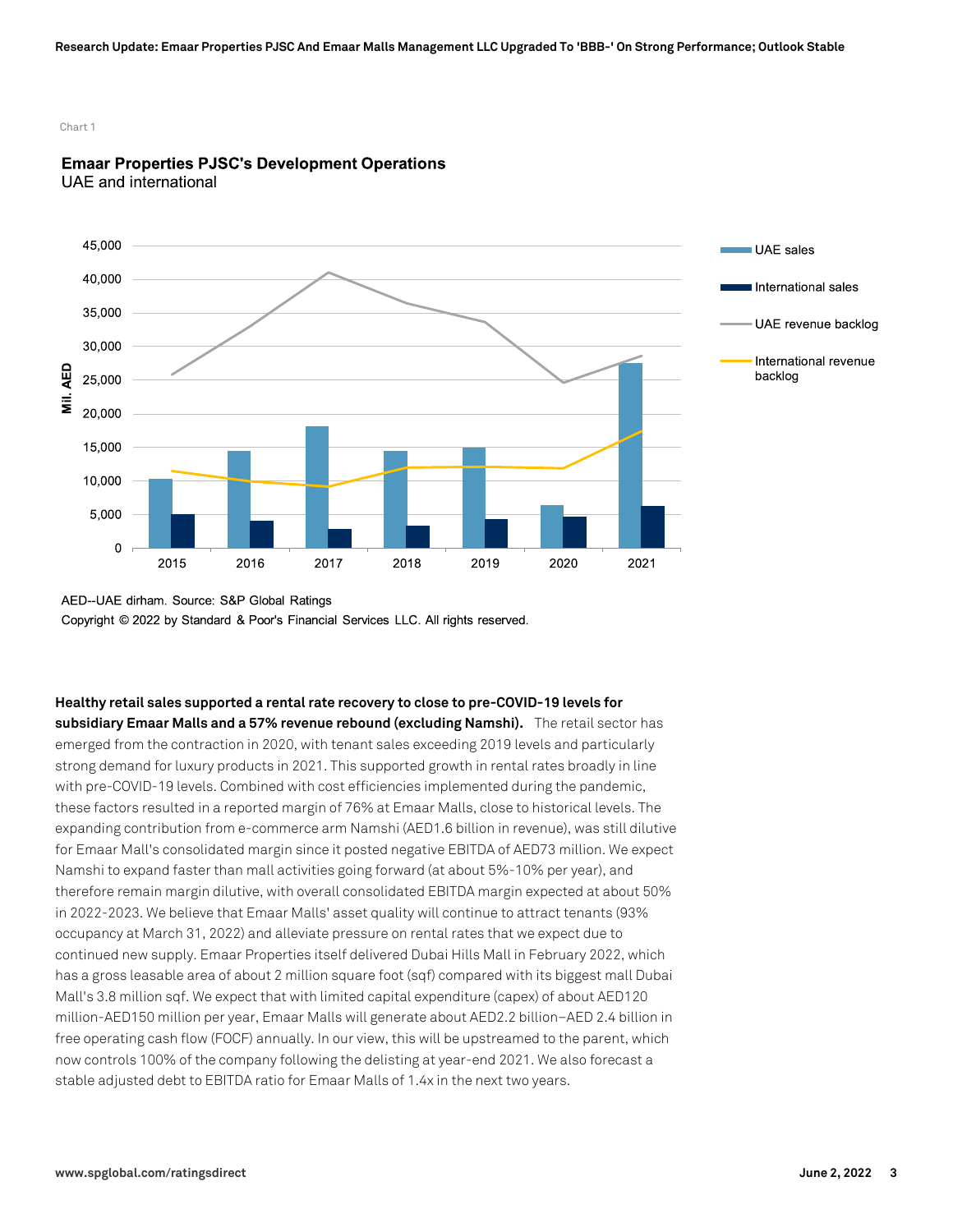#### Chart 2



#### **Emaar Malls Management LLC's Key Figures**

AED--UAE dirham. Psf--per square foot. Source: S&P Global Ratings. Copyright © 2022 by Standard & Poor's Financial Services LLC. All rights reserved.

**Our view on the rating is supported by debt reduction and sustainable deleveraging on the back of expected positive discretionary cash flow (DCF).** Emaar Properties repaid about AED2.8 billion of gross debt at year-end 2021, and another AED3 billion by March 31, 2022. This is substantial and relevant for our view of the group's financial profile, since it exceeded our previous expectations. The company benefitted from strong operating cash flow in 2021, reported at AED10.8 billion. This was higher than AED8.2 billion for the previous five years combined (2016-2020) and mainly spurred by a working capital reversal with a close to AED1 billion inflow. The group's working capital requirements have historically been very material (AED32 billion in 2016-2020) but reversed in 2021 after it sold and handed-over a large share of its inventory while also collecting prepayments on newly presold properties. We expect working capital outflows to increase to about AED2 billion per year in 2022-2023, lower than historically due to our view that construction costs on new units will be partly offset by completed unit handovers and collections on new off-plan sales. We think that Emaar Properties will generate about AED7.5 billion–AED8.0 billion of EBITDA per year and AED1.5 billion–AED2.5 billion in DCF in 2022-2023, leading to gradual S&P Global Rating-adjusted debt reduction. Consequently, we think that the group's FFO to debt will remain sustainably above 45% and adjusted debt to EBITDA will not exceed 2.0.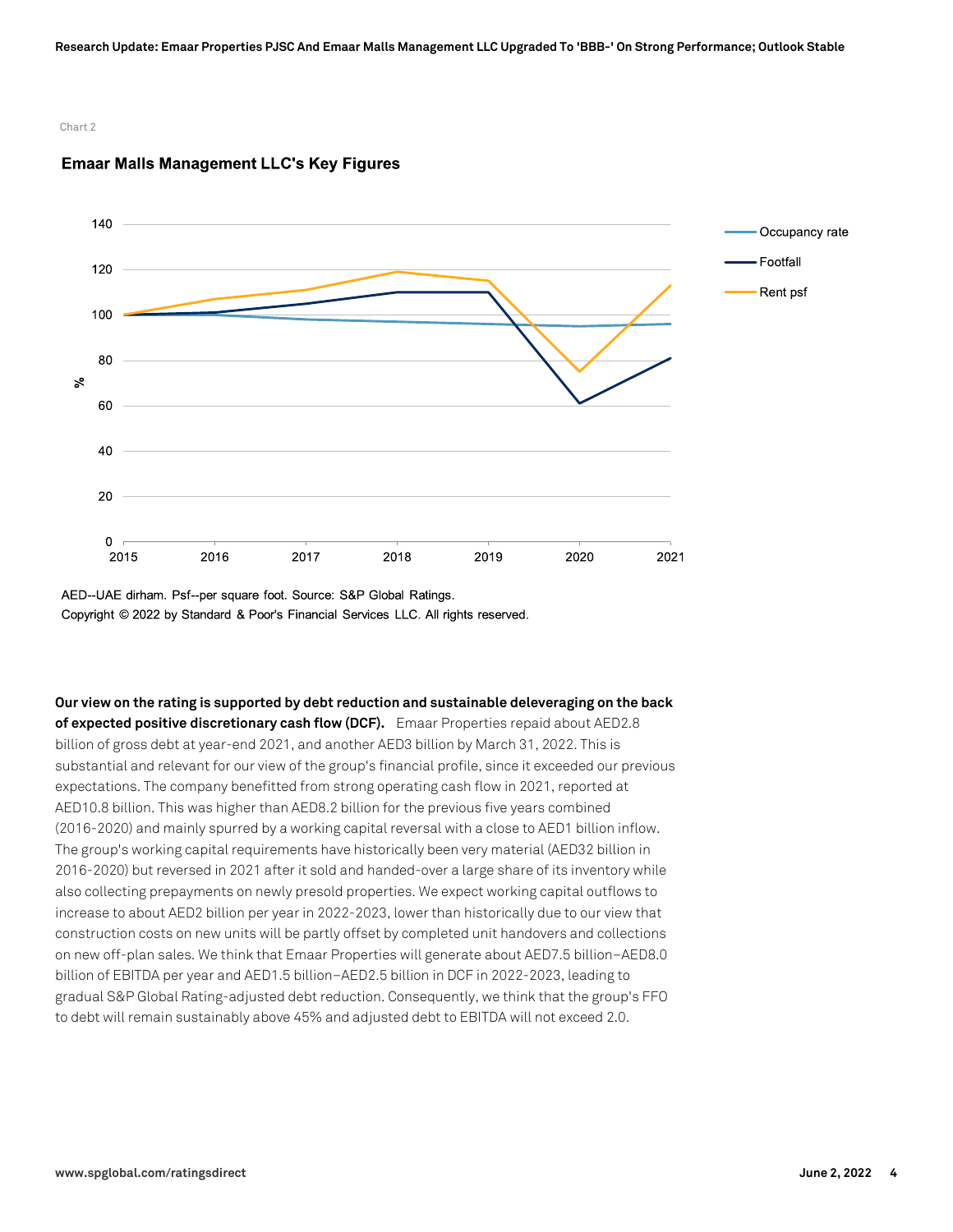## **Outlook**

The stable outlook on Emaar Properties reflects our expectation that the company will sustain stronger credit metrics in 2022-2023 on the back of the market rebound and debt reduction efforts completed in 2021, which we expect to continue, such that FFO to debt remains above 45% and debt to adjusted EBITDA does not exceed 2x.

The stable outlook on Emaar Malls mirrors that on its parent, Emaar Properties. We expect stable operating performance and therefore stable adjusted debt to EBITDA of about 1.4x in 2022-2023 for Emaar Malls.

#### **Downside scenario**

We could lower the rating on Emaar Properties if its credit metrics weaken without near-term prospects of recovery. This could be triggered, in our view, by:

- A sharp fall in residential real estate demand leading to low presales, or pricing pressure that could come from a change in sentiment or increased supply.
- A slower-than-expected tourism recovery in the UAE affecting retail and hospitality players.

We could lower the rating on Emaar Malls if we lower the rating on Emaar Properties, or if we no longer consider it a core subsidiary of the group.

#### **Upside scenario**

We view the probability of a positive rating action as remote given the cyclical nature of real estate development and particularly demand volatility in Dubai. Upside could come from improving financial ratios, such as debt to EBITDA of less than 1.5x and FFO to debt of more than 60% on a sustainable basis. This could happen if the UAE real estate market remains very dynamic in the coming years and the group continues to use excess cash to reduce gross debt, therefore smoothing the inherent credit metric volatility seen over past real estate cycles.

## **Company Description**

Emaar Properties is the largest listed property developer in the UAE. It reported revenue of AED28.3 billion in 2021, with close to 80% from domestic activities. In addition, the group has activities in Egypt, Turkey, Saudi Arabia, and India. Emaar Properties develops masterplan communities, including residential and commercial property, such as shopping centers, offices, recreational facilities, and hotels. Residential properties are typically divested, whereas the group has retained a significant portfolio of high-end retail developments and hotels in Dubai as rental and operating assets. Established in 1997, Emaar Properties has been listed on the Dubai Financial Market since 2000. Key operating subsidiaries Emaar Malls and Emaar Development were listed in 2014 and 2017, respectively. Emaar Malls was delisted at year-end 2021.

In early June 2022, the group's market capitalization was close to AED45 billion (\$12 billion).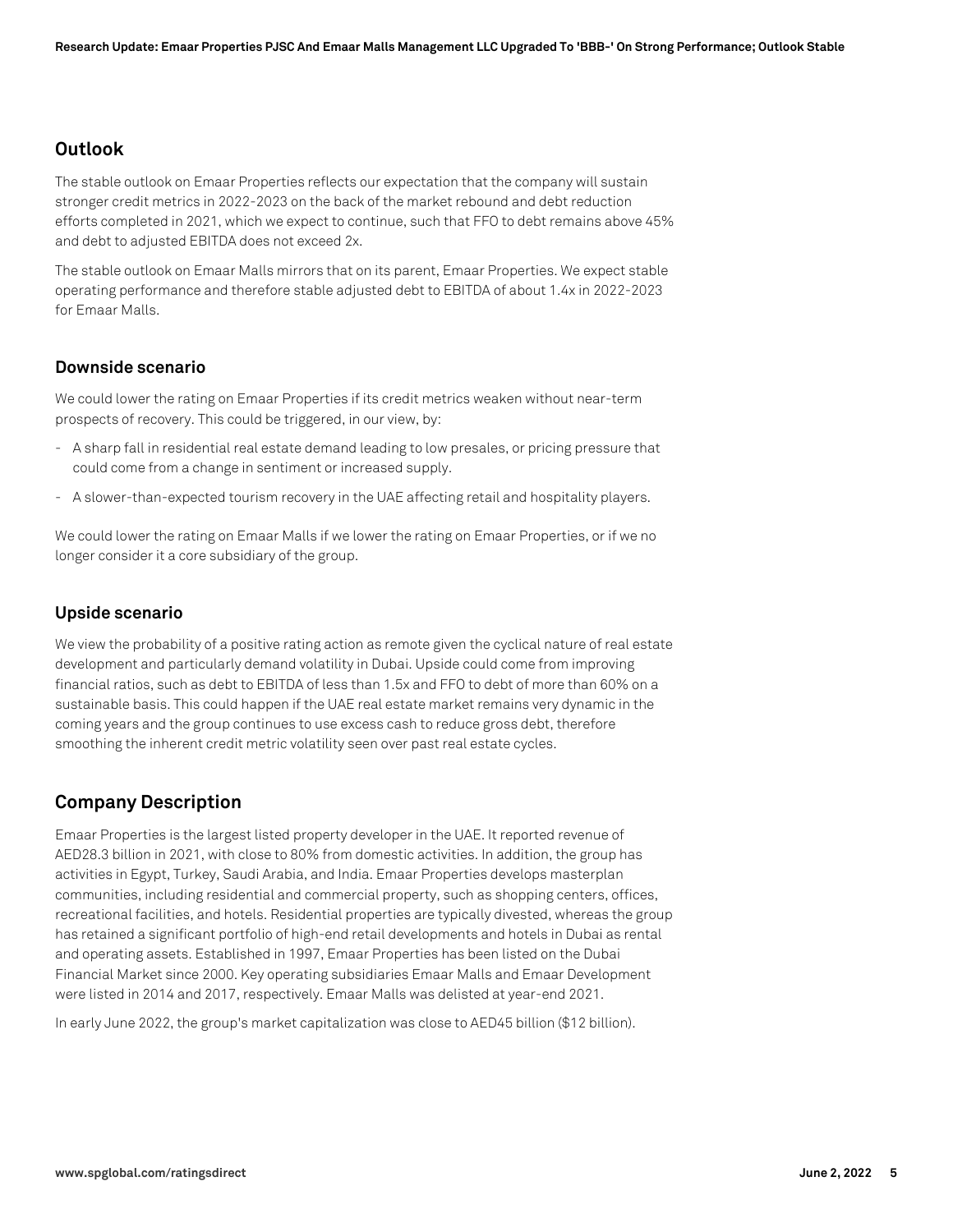## **Our Base-Case Scenario**

#### **Assumptions (group level)**

- Dubai's GDP expands about 2.5% in 2022, followed by 2.0% in 2023.
- Strong demand for residential real estate in Dubai will continue to support strong presales in 2022, while price increases gradually slow.
- About a 10% revenue contraction for the group in 2022, resulting mainly from lower revenue recognition for UAE development operations, given a large share of projects under construction are nearing completion. We expect to see growth in other business segments, with the exception of hospitality after the end of Expo 2020 in March and amid new supply that will pressure occupancy levels and average daily rates. We expect 2%-4% revenue growth in 2023 on the back of international revenue growth and rising contributions from Namshi and Dubai Hills Mall.
- Working capital outflows of AED2 billion to account for the construction of new units, and lower sales from inventory in 2022-2023.
- Capex of AED2.2 billion in 2022 and AED1.2 billion–AED1.5 billion in 2023.
- Dividend payments of about AED1.9 billion-AED 2.1 billion per year.

#### **Key metrics (group level)**

- S&P Global Ratings-adjusted FFO to debt of about 45% in 2022 and 50%-55% in 2023.
- Debt to EBITDA of about 1.5x-1.9x in 2022-2023.

## **Liquidity**

We view Emaar Properties' liquidity as exceptional because we see liquidity sources exceeding uses by more than 2.0x over the next 24 months from March 31, 2022. The group had ample availability under revolving credit facilities (RCFs) at Emaar Properties and Emaar Malls maturing in more than 12 months from March 31, 2022. It also had \$390 million undrawn and available under the \$1 billion RCF at its subsidiary Emaar Development. However, since the availability period ends in less than 12 months (December 2022), we don't include it in our liquidity calculations (final repayment maturity is in 2025). We expect the group to renew this RCF in due course.

Liquidity sources for the next 12 months include:

- Cash of AED9.4 billion, of which AED6.6 billion is cash held in escrow accounts with the Real Estate Regulatory Agency, Dubai's real estate regulator.
- Short-term liquid investments of AED2.9 billion, of which AED1.4 billion is treasury bills in Egypt.
- Emaar Properties' undrawn revolving credit lines totaling \$1.5 billion and available until December 2024 (final maturity for repayment in 2027) and Emaar Malls' \$1 billion renewed RCF, which remains fully available for drawing until May 2025 (repayment in 2028).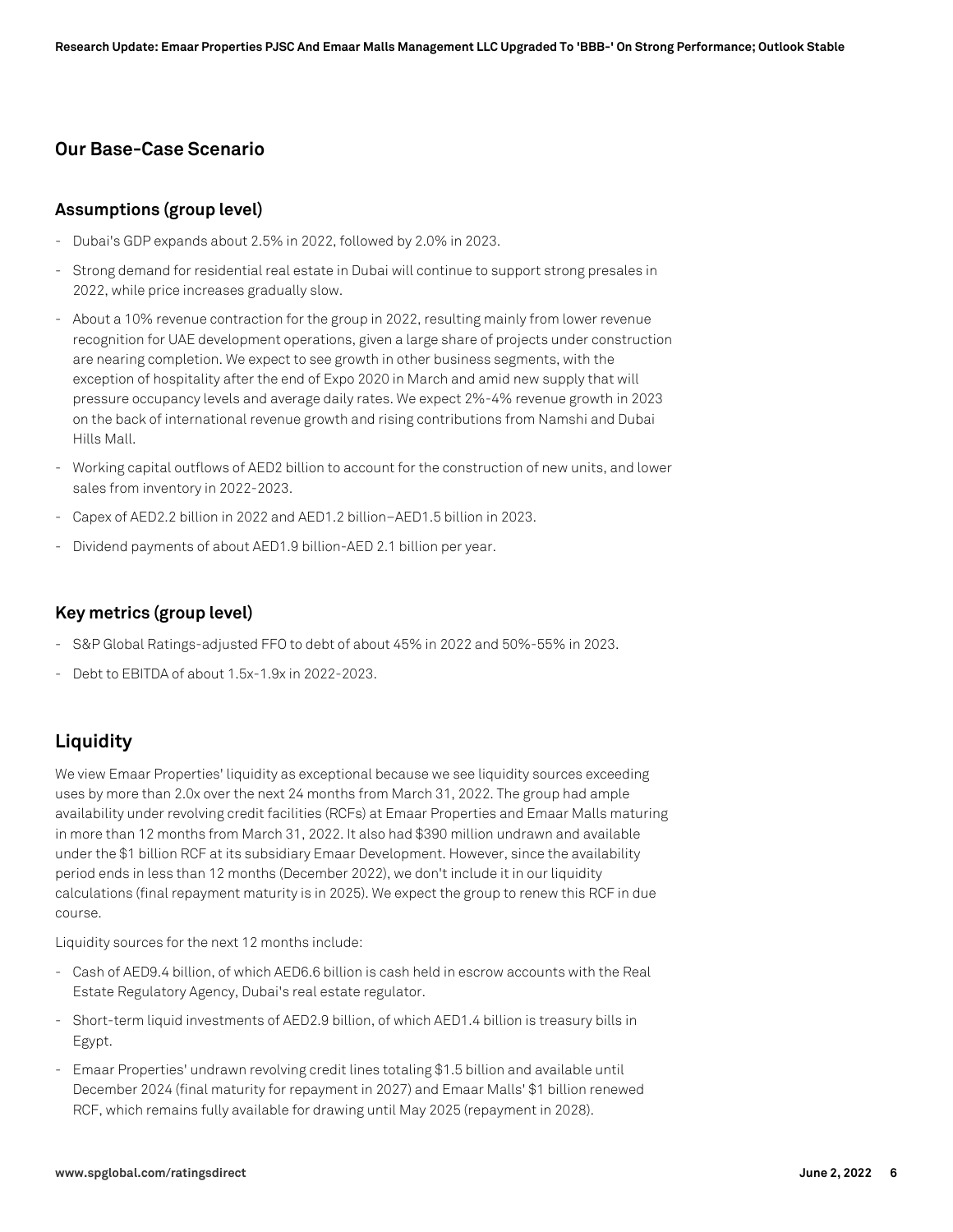- Cash flow from operations of AED7.5 billion-AED8.0 billion.

Liquidity uses for the same period include:

- Short-term debt of AED4.5 billion.
- About AED1.5 billion-AED2.0 billion in capex on investment properties including joint ventures.
- Significant working capital outflows of about AED2 billion per year, albeit subject to presales levels and related cash collections.
- Dividends of AED1.9 billion-AED2.1 billion per year.

## **Covenants**

We understand that Emaar Properties is not subject to maintenance covenants. Emaar Properties is subject to incurrence covenants under its sukuks and RCFs, which become activated if the rating on the company is speculative grade. At year-end 2021, there was ample headroom under these covenants, and we expect it to remain comfortable in 2022-2023.

## **Issue Ratings - Subordination Risk Analysis**

#### **Capital structure**

At Dec. 31, 2021, Emaar Properties' capital structure comprised \$2.5 billion (AED9.2 billion) of senior unsecured sukuk certificates, AED6.6 billion of unsecured bank loans, and AED2.8 billion of secured bank loans.

#### **Analytical conclusions**

We rate debt issued by Emaar Properties 'BBB-', the same as the foreign currency issuer credit rating on the company. This reflects the absence of significant subordination risk.

## **Ratings Score Snapshot**

#### **Emaar Properties PJSC**

Issuer Credit Rating: BBB-/Stable/--

Business risk: Fair

- Country risk: Moderately high
- Industry risk: Intermediate
- Competitive position: Fair

Financial risk: Modest

- Cash flow/leverage: Modest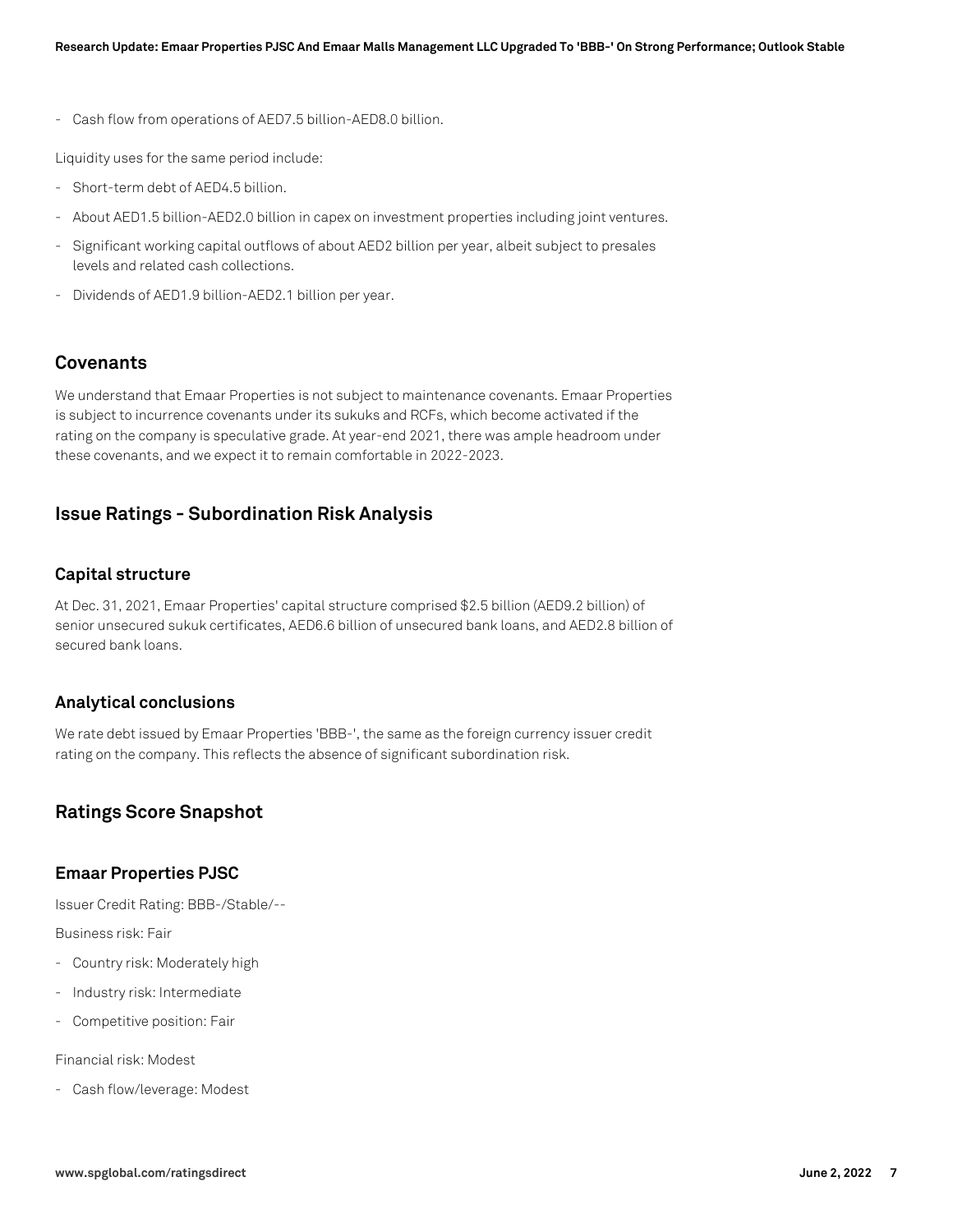Anchor: bbb-

#### Modifiers

- Diversification/portfolio effect: Neutral (no impact)
- Capital structure: Neutral (no impact)
- Financial policy: Neutral (no impact)
- Liquidity: Exceptional (no impact)
- Management and governance: Satisfactory (no impact)
- Comparable rating analysis: Neutral (no impact)

Stand-alone credit profile: bbb-

**ESG credit indicators: E-3, S-3, G-2**

#### **Emaar Malls Management LLC**

Issuer Credit Rating: BBB-/Stable/--

Business risk: Fair

- Country risk: Moderately high
- Industry risk: Low
- Competitive position: Fair

Financial risk: Minimal

- Cash flow/Leverage: Minimal

Anchor: bbb-

#### Modifiers

- Diversification/Portfolio effect: Neutral (no impact)
- Capital structure: Neutral (no impact)
- Financial policy: Neutral (no impact)
- Liquidity: Exceptional (no impact)
- Management and governance: Fair (no impact)
- Comparable rating analysis: Neutral (no impact)

Stand-alone credit profile: bbb-

- Group credit profile: bbb-
- Entity status within group: Core (no impact)

#### **ESG credit indicators: E-2, S-3, G-2** Related Criteria

- General Criteria: Environmental, Social, And Governance Principles In Credit Ratings, Oct. 10, 2021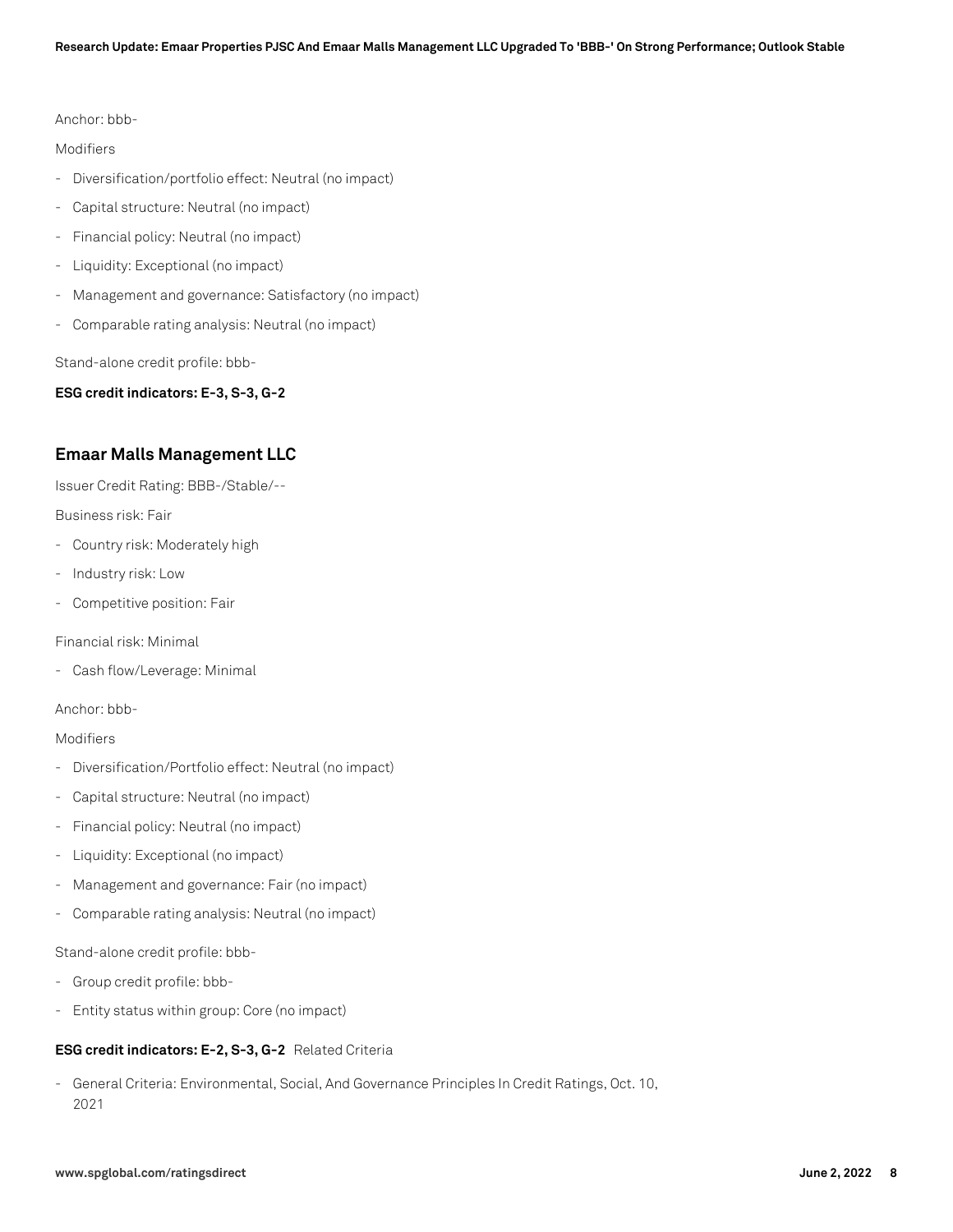- General Criteria: Group Rating Methodology, July 1, 2019
- Criteria | Corporates | General: Corporate Methodology: Ratios And Adjustments, April 1, 2019
- Criteria | Corporates | General: Reflecting Subordination Risk In Corporate Issue Ratings, March 28, 2018
- Criteria | Corporates | Industrials: Key Credit Factors For The Real Estate Industry, Feb. 26, 2018
- General Criteria: Methodology For Rating Sukuk, Jan. 19, 2015
- Criteria | Corporates | General: Methodology And Assumptions: Liquidity Descriptors For Global Corporate Issuers, Dec. 16, 2014
- Criteria | Corporates | Industrials: Key Credit Factors For The Homebuilder And Real Estate Developer Industry, Feb. 3, 2014
- General Criteria: Methodology: Industry Risk, Nov. 19, 2013
- General Criteria: Country Risk Assessment Methodology And Assumptions, Nov. 19, 2013
- Criteria | Corporates | General: Corporate Methodology, Nov. 19, 2013
- General Criteria: Methodology: Management And Governance Credit Factors For Corporate Entities, Nov. 13, 2012
- General Criteria: Principles Of Credit Ratings, Feb. 16, 2011

## **Ratings List**

| ************* Emaar Properties PJSC *************<br>Upgraded |                |               |
|---------------------------------------------------------------|----------------|---------------|
|                                                               |                |               |
| <b>Emaar Malls Management LLC</b>                             |                |               |
| <b>Emaar Properties PJSC</b>                                  |                |               |
| Issuer Credit Rating                                          | BBB-/Stable/-- | BB+/Stable/-- |
| <b>EMG Sukuk Ltd.</b>                                         |                |               |
| Emaar Sukuk Ltd.                                              |                |               |
| Senior Unsecured                                              | BBB-           | BB+           |

Certain terms used in this report, particularly certain adjectives used to express our view on rating relevant factors, have specific meanings ascribed to them in our criteria, and should therefore be read in conjunction with such criteria. Please see Ratings Criteria at www.standardandpoors.com for further information. A description of each of S&P Global Ratings' rating categories is contained in "S&P Global Ratings Definitions" at https://www.standardandpoors.com/en\_US/web/guest/article/-/view/sourceId/504352 Complete ratings information is available to subscribers of RatingsDirect at www.capitaliq.com. All ratings affected by this rating action can be found on S&P Global Ratings' public website at www.standardandpoors.com. Use the Ratings search box located in the left column. Alternatively, call one of the following S&P Global Ratings numbers: Client Support Europe (44) 20-7176-7176; London Press Office (44) 20-7176-3605; Paris (33) 1-4420-6708; Frankfurt (49) 69-33-999-225; or Stockholm (46) 8-440-5914